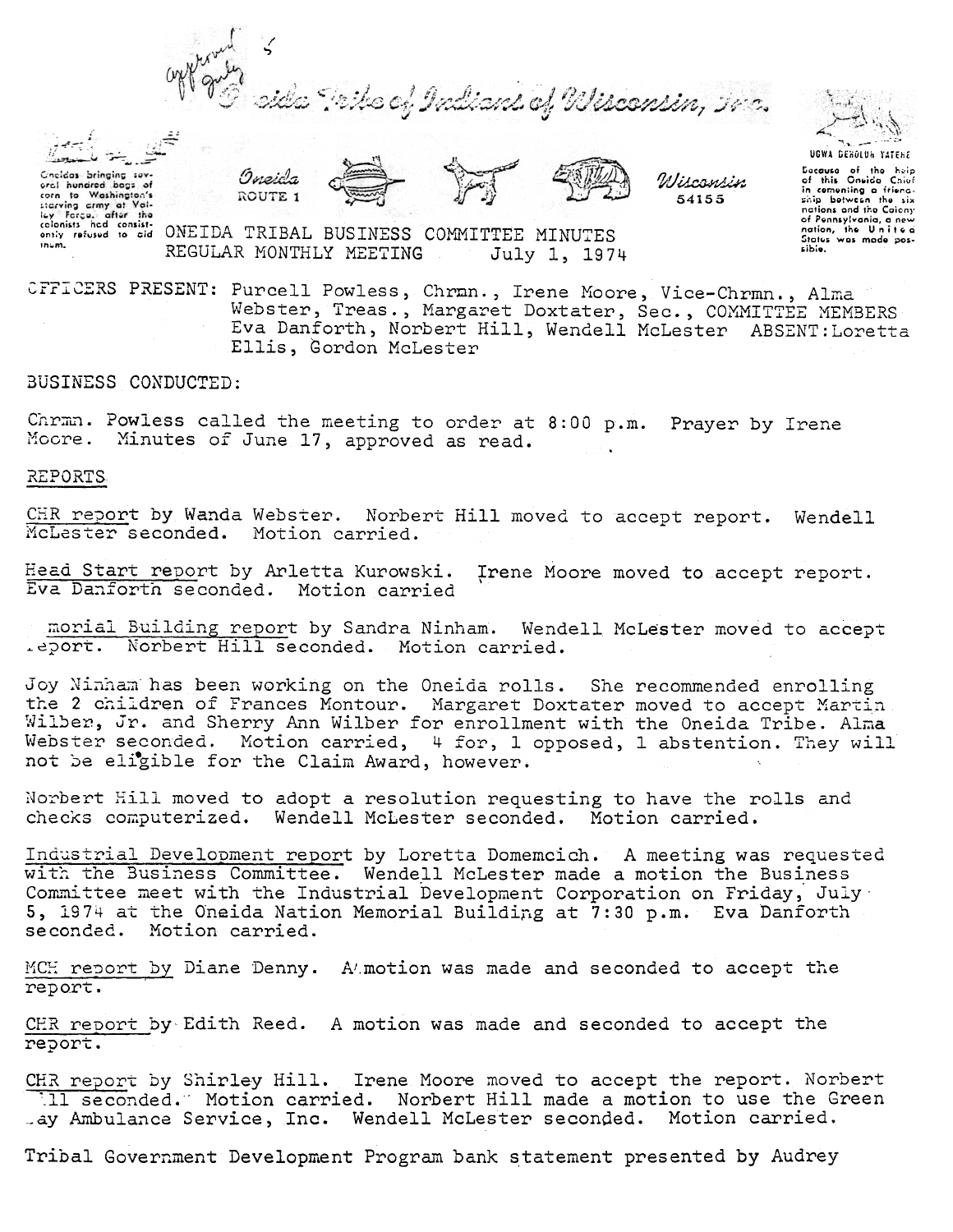e of Librarie A 100 Cours





 $\mathsf{diam}(\mathcal{X}_{\mathsf{G}})$  , if  $\mathcal{Y}_{\mathsf{G}}$  and

Decours of the A. in comenting a fricessale women. Colory nations the the condity<br>of Pennsylvania, a new<br>states was made pos-

Tribal Government Development Program bank statement presented by Audrey Doxtator. Wendell McLester moved to accept report. Alma Webster seconded. Motion carried.

Education report by Norbert Hill, Jr. Mr. Hill read Loretta Ellis' Education Coordinator report. Norbert Hill moved to adopt a resolution for carryover funds from JOM. Eva Danforth seconded. Motion carried. Norbert Hill moved to accept the block diagram concept of Dept. of Education. Irene Moore seconded. Motion carried. Norbert Hill moved to accept report. Irene Moore seconed. Motion carried. The Chrmn. read a letter from Evelyn Smith regarding attending meetings of the Business Committee. Irene Moore made a motion to give people another chance. Alma Webster seconded. Motion carried, 5 for, 1 opposed.

Community report by Anna John. Irene Moore moved to accept report. Wendell McLester seconded. Motion carried.

Health Center report by Lorraine Cornelius. Wendell McLester moved to accept port. Norbert Hill seconded. Motion carried.

Senior Citizen's report by Florence Jones. Wendell McLester moved to accept report. Norbert Hill seconded. Motion carried.

Vista Report by Harriet Alicea. Norbert Hill moved to accept report. Irene Moore seconded. Motion carried.

Tribal Manager's report by Norbert Hill. Irene Moore moved to accept report. Eva Danforth seconded. Motion carried. \$25,000 from the sale of sand, has been invested for 90 days as of June 27.

Neil Olson reported that the newspaper has been funded for \$1425 from the Episcopal Church. Mr. Olson has volunteered as Business Manager, and Lucille Cook is Volunteer Editor.

Building Manager report by Sonny King. Norbert Hill moved to accept the report. Wendell McLester seconded. Motion carried. It was agreed that enough money be kept in the Bus Fund to cover any expenses for the bus.

Library report by Amy Wallenfang. She again requested enlarging the Library. The Tribal Manager will check on this. Wendell McLester moved to accept the report. Norbert Hill seconded. Motion carried.

Donna Summers presented a proposal for the Site 11 Summer Program. Irene Thore moved to allow the Program \$1000 from Revenue Sharing. Alma Webster econded. Motion carried.